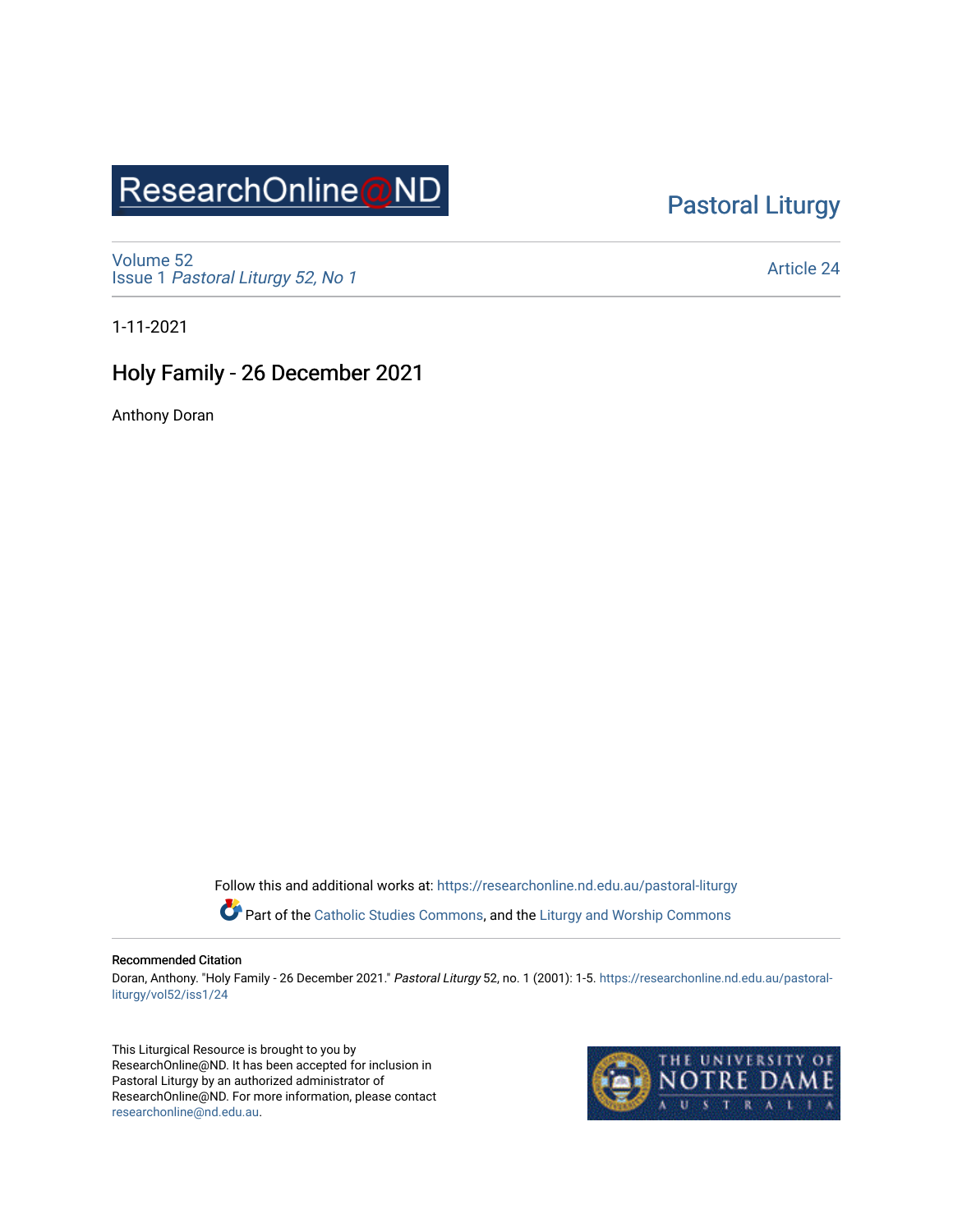Doran: Holy Family



# **26 December 2021**

## The Holy Family

Reflection by Anthony Doran

## **Introduction**

Our joy at the birth of Jesus is not, cannot be contained in just one day of celebration yesterday. Rather it overflows into a whole week of celebration and rejoicing, including today's feast of the Holy Family of Jesus, Mary and Joseph. Let us continue to rejoice in this gift of God's love, made manifest for us in the new-born child of Bethlehem.

## **Penitential Act**

Use one of the *Roman Missal* texts or this optional litany form:

Lord Jesus, you humbly came into the world as a child. Lord, have mercy.

You showed us how to love through our own lives. Christ, have mercy.

You came so we could become children of the light. Lord, have mercy.

## **First Reading**

### **1 Samuel 1:20-22, 24-28**

Today's first reading tells the story of another holy family, that of Elkanah and his wife, Hannah. When their son Samuel is born, Hannah dedicates him to service in the Temple as a gift in return for the gift of his birth.

## **Responsorial Psalm**

### **Ps 83:2-3. 5-6. 9-10.** ℟ **v 5**

### *How happy they who dwell in your house, O Lord.*

In this psalm, devotion and love of God is expressed in devotion and love of the house of God, the Temple, which was considered to be the special dwelling place of God's presence on earth.

## **Second Reading**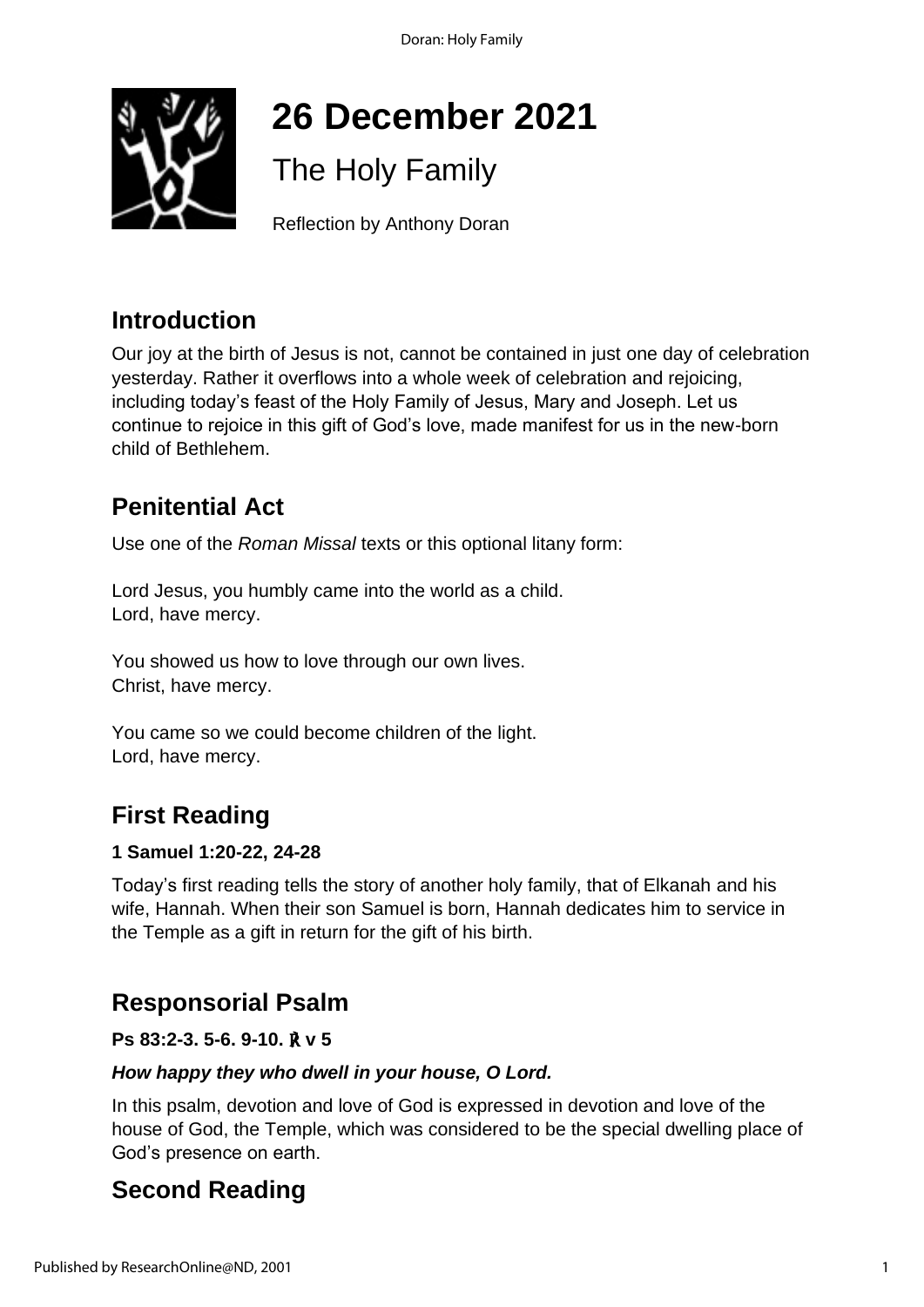### **1 John 3:1-2, 21-24**

This reflection from John's first Letter on the fact of our being children of God is appropriate in this season of the Incarnation. Through this mystery, we have been 'adopted' by God as God's own beloved children.

### **Gospel Reading**

### **Luke 2:41-52**

Apart from the infancy narratives, today's Gospel tells us almost all we know of the Holy Family. Unique to Luke's Gospel, we hear the story of the finding of the child Jesus in the Temple after three days. In this, it prefigures another story of finding Jesus, again, after three days.

### **Reflection**

On this Feast of the Holy Family of Jesus, Mary & Joseph, today's first reading from the First Book of Samuel tells the story of another family: that of Elkanah, Hannah and Samuel. Hannah had gone for many years without having a child, a situation that had caused her to become a laughing stock within her community. But these years of emptiness did not dim Hannah's faith in God. Every year she prayed for the gift of a child. When her prayer was finally answered, Hannah gave thanks for God's goodness and offered the child back to God. And as we read in today's reading, Hannah took the child Samuel back to the Temple, and "there she left him, for the Lord." (1 Sam 1:28). It might sound a bit strange to us, but Hannah's act points to her understanding in faith. She knows that her child is not her possession, but rather a gift from God. And is always a gift from God.

The Gospel Readings chosen for the feast of the Holy Family tell us all we know about the family of Jesus, Mary and Joseph. The story we hear in the Gospel today is one that we all know well. Indeed, it is the fifth joyful mystery of the rosary. Luke tells us that the family of Mary and Joseph would travel every year to Jerusalem for Passover. And how, this particular year, the twelve-year-old Jesus stays in Jerusalem when the party starts its return journey. How Jesus was lost for three days. Those of you who have children can well imagine the distress and anxiety that Mary and Joseph must have felt. And when they finally find the boy, they are not especially interested that their son has been in conversation with the doctors and teachers of the Law. No - they rebuke the boy. As Mary says: "My child, why have you done this to us? See how worried your father and I have been, looking for you."

Jesus' response to Mary and Joseph almost seems out of character. Jesus sounds like a particularly obnoxious teenager: "Why were you looking for me? Did you not know that I must be busy with my Father's affairs?"' Luke the evangelist then adds the post-script that Mary and Joseph did not understand what Jesus meant.

If we read this story as simply a narrative of historical events, yes, Jesus does sound obnoxious and Mary and Joseph will not understand what is going on. But this is no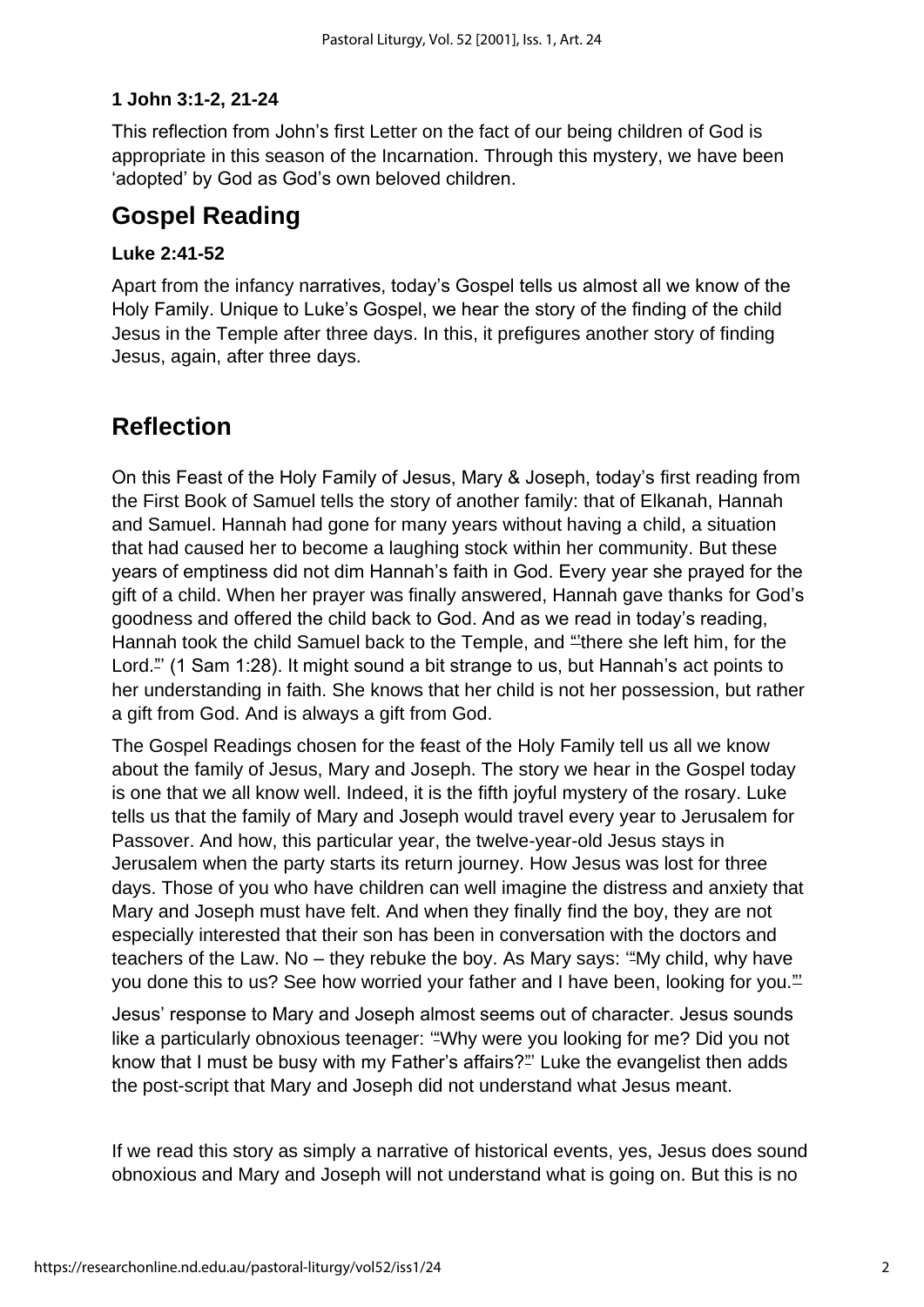historical narrative. It is a narrative of salvation. A revelation of the person and personality of Jesus.

To outward appearances, Jesus is simply the child of Mary and Joseph. But, he is also Son of the Father, possessing a unique and mysterious relationship with the Father. Jesus is the Father's gift to the world, to history, to all of creation. This mysterious relationship is revealed, little by little, through Jesus' obedience to the Father's will, through Jesus' concern for his Father's affairs. But the identity of Jesus will not be fully revealed until after Easter, when again, after three days, he will be found again, but in different circumstances.

This is why Mary and Joseph do not understand. Mary and Joseph are a bit like the disciples on the way to Emmaus after Easter. These disciples on the road to Emmaus did not understand for they were reading the events of the first Easter as a collection of historical events and not as the narrative of salvation. Mary and Joseph did not quite understand because, it seems, perhaps they were looking for human answers, when really the answer lay in the mystery of God's salvation of all people. An answer that will be made clear when the full reality of the relationship of Jesus and the Father will be revealed. An answer that only comes with the death and resurrection of Jesus. An answer that comes when the full identity of Jesus as the supreme expression of the Father's love for us is made known. And it becomes clear when the angel at the empty tomb announces that Jesus has been risen from the dead.



Open our hearts to receive Christ's light.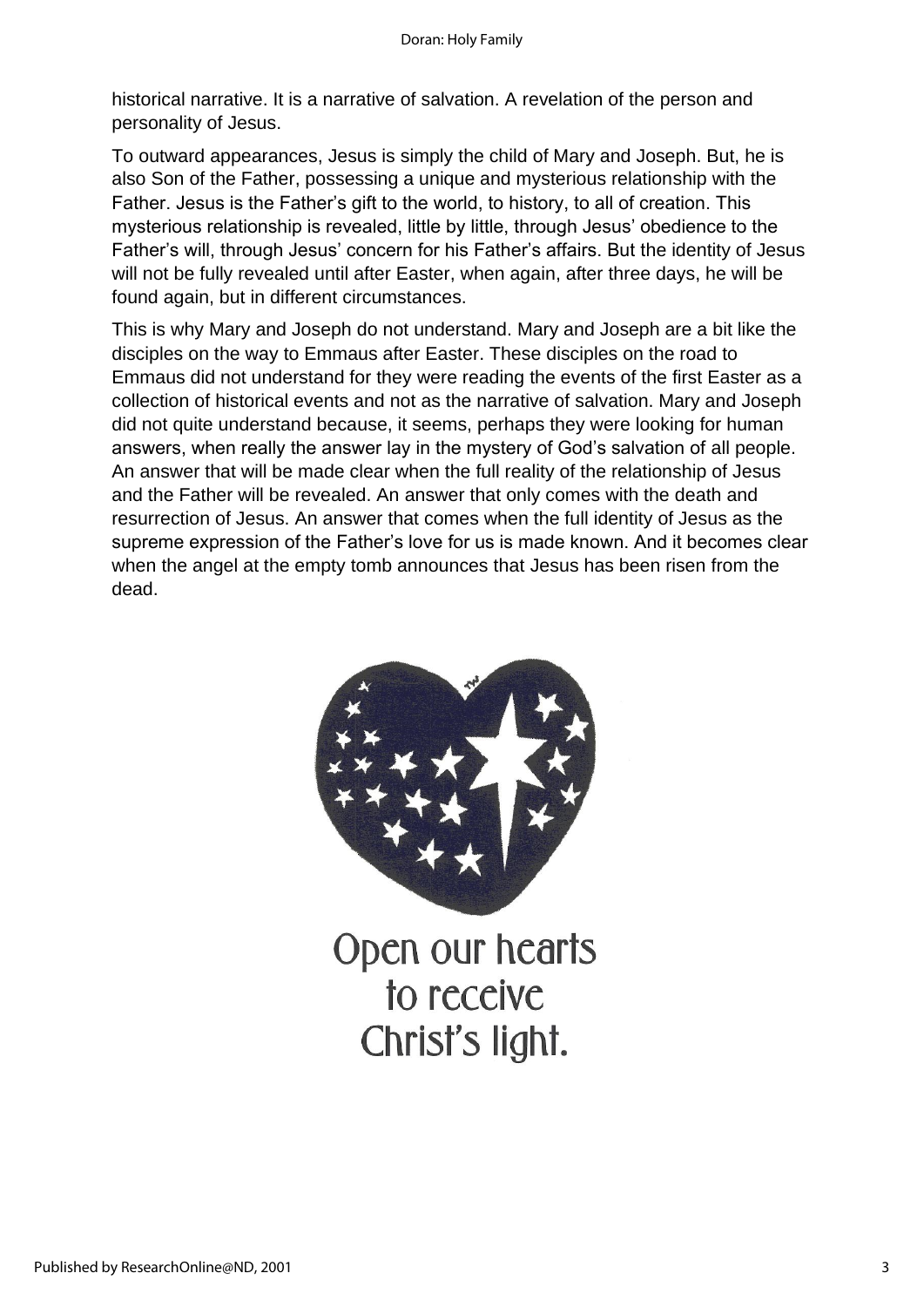## **Prayer of the Faithful**

### **Introduction**

As we gather here today as God's people to honour the Holy Family of Nazareth, we turn to God with confidence that our needs will be heard.

### **Petitions**

We pray for Pope Francis and all our Church leaders that through God's strength they will guide their flock in peace and integrity on the journey towards the Synod in 2023.

*(Pause)* Lord hear us OR We pray to the Lord.

We pray for all the leaders of our world. May the leaders of wealthy countries be very conscious of the needs of developing countries during this pandemic. *(Pause)* Lord hear us OR We pray to the Lord.

We pray for those who are sick and suffering in this world, particularly those suffering from effects of the pandemic. May they see God's compassion and mercy through those who care for them.

*(Pause)* Lord hear us OR We pray to the Lord.

We pray for all families who are victims of violence and abuse. May they find safety, peace and a place to heal their bodies, minds and souls. *(Pause)* Lord hear us OR We pray to the Lord.

We pray for all families travelling during this holiday period. May they find courtesy and generosity on the roads and hospitality wherever they go. *(Pause)* Lord hear us OR We pray to the Lord.

We pray for those who grieve for loved ones. May they find gentleness and compassion in those who care for them. *(Pause)* Lord hear us OR We pray to the Lord.

We pray elderly people in care facilities who no longer receive visits from family and friends. May those who they long for find the strength and compassion to visit them and patiently hold onto the person they knew and the person they see now. *(Pause)* Lord hear us OR We pray to the Lord.

## **Conclusion**

Loving Father, you welcomed the children that came to you through the love of your Son and so we have confidence that you listen to our prayer, which we make through the guiding presence of the Spirit in the name of Christ our Lord.

### **Amen.**